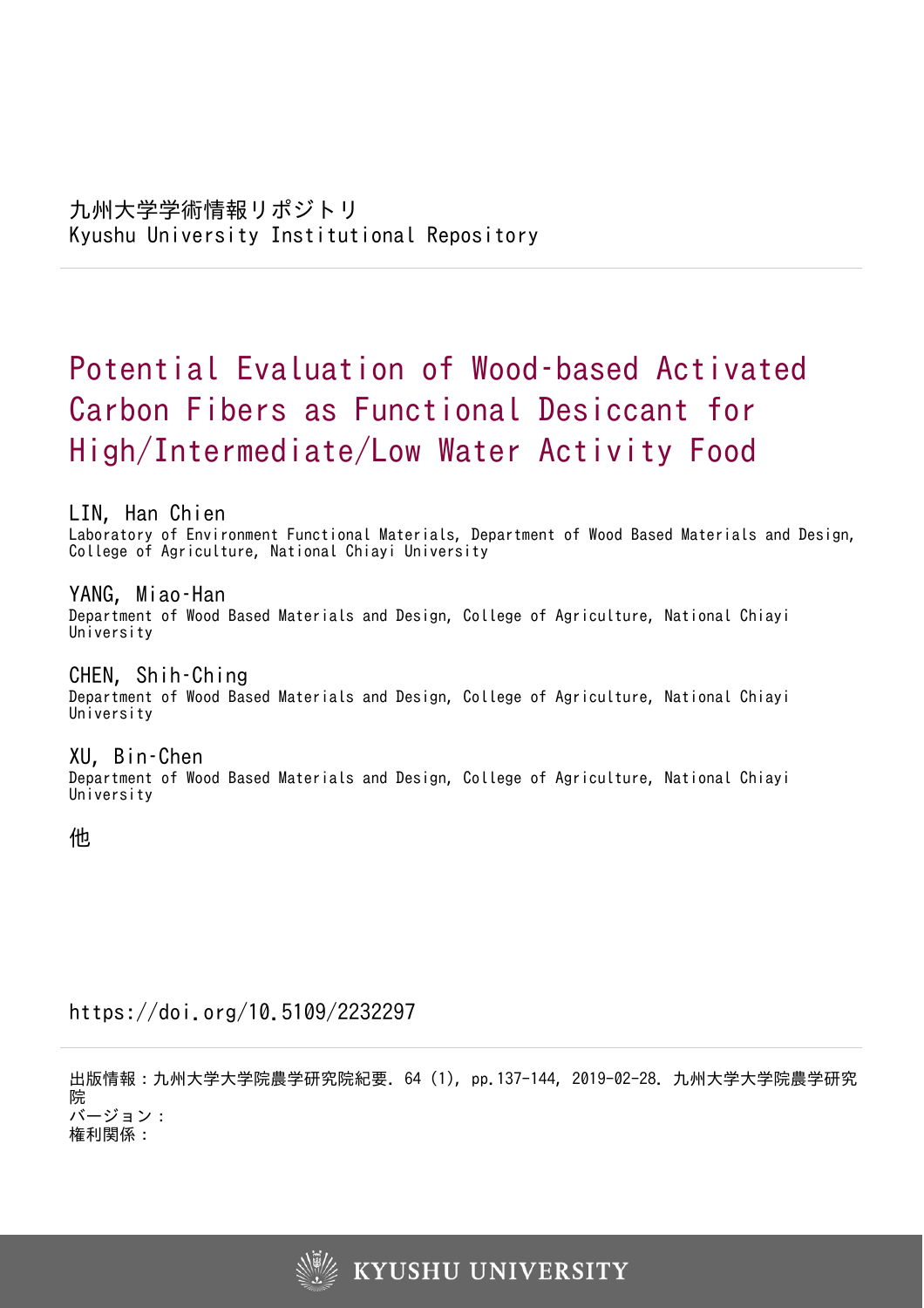# **Potential Evaluation of Wood–based Activated Carbon Fibers as Functional Desiccant for High/Intermediate/Low Water Activity Food**

# $\boldsymbol{\mathrm{H}}$ an Chien LIN<sup>1</sup>\*, Miao–Han YANG<sup>2</sup>, Shih–Ching CHEN<sup>2</sup>, Bin–Chen XU<sup>2</sup>, Jia–Yun TSAI<sup>2</sup> **and Noboru FUJIMOTO**

Laboratory of Wood Material Technology, Division of Sustainable Bioresources Science, Department of Agro–environmental Sciences, Faculty of Agriculture, Kyushu University, Fukuoka 819–0395, Japan (*Received October 31, 2018 and accepted November 12, 2018*)

This study used both Wood–Based Activated Carbon Fibers (WACFs) and made them into Wood–Based Activated Carbon Fibers Paperboard (WACFP) to investigate the feasibility of characteristic as functional food desiccant for High/Intermediate/Low Water Activity Food (HAwF/MAwF/LAwF) in a High/Low Humidity Environment System (HHES/LHES). The water activity (Aw) and percent weight (%) of HAwF/ MAwF/LAwF with WACFs and WACFP increased in the HHES, the Aw variation of MAwF was gentler than that of HAwF and LAwF, and there was no significant difference in the moisture content uniformity of HAwF, MAwF, and LAwF when WACFP was used as desiccant. In a LHES, the Aw and percent weight of HAwF and MAwF decreased when WACFs and WACFP were used, but LAwF exhibited the reverse, and when the WACFs and WACFP were used respectively, there was no significant difference in the moisture content uniformity of HAwF, MAwF, and LAwF. The WACFs and WACFP had a better effect on the stability of MAwF and LAwF than that of HAwF in the HHES/LHES. Therefore, the WACFs and WACFP have more potential as food desiccants for different Aw foods.

**Key words**: Wood–Based Activated Carbon Fibers (WACFs), Wood–Based Activated Carbon Fibers Paperboard (WACFP), Water Activity (Aw), High/Intermediate/Low Water Activity Food (HAwF/MAwF/ LAwF), Moisture Content Uniformity

# INTRODUCTION

The statistical database of the Environmental Protection Administration, Executive Yuan (2016) indicates that the average annual quantity of waste of Taiwan was about 10 570 000 tons/year during 2013– 2015, with agricultural and forestry wastes, such as wood, bamboos, straws, and leaves, accounting for about 33%. Waste paper is about 16% and is mostly used for making recycled paper. However, if agriculture and forestry and paper wastes can evolve into high value–added products/materials, such as biomass energy, agricultural biochar, and other recycled products, then the quantity of wastes as well as the pollution resulting from incineration treatment can be reduced.

There are numerous kinds of precursors for preparing Wood–Based Activated Carbon Fibers (WACFs), such as wood/bamboo, waste paper, and coconut shell. Huang *et al*. (2010) use wood pulp as a precursor, which is made into WACFs by steam activation, which has the natural fiber and surface pore structure of wood and can be used as gas/liquid adsorbing material. Lin *et al*. (2015 a) report that the WACFs prepare at activation temperature 800˚C and steam flow 300 mL/h have better yield and iodine value and are free of cytotoxicity and mutagenicity according to Ames test results. Lin *et al*. (2015 b) indicate that the WACFs produced no systematic poison for the 28–day feeding study of Sprague–Dawley rats, and was in the dose range, 1.0, 2.5, and 5.0 g/kg/ day, of biological safety assessment. Moreover, The Aw of WACFs is 0.50–0.60 (Huang *et al*., 2010; Liou, 2012), and the iodine value increases and the percent weight of WACFP are relatively stable with the addition weight (%) of WACFs (Lee *et al*., 2016; Lin *et al*., 2017). The WACFs are presented in Type IV, and the monolayer and multilayer adsorption phenomena are generated in the pore wall (Lin *et al*., 2017), according to Brunauer– Deming–Deming–Teller (BDDT) classification (Gregg and Sing, 1982). Therefore, the WACFs have the potential to be developed into functional food desiccant.

Food storage duration is significantly correlated with water activity (Aw); as Aw represents the free water in food, which is defined as the ratio of the equilibrium vapor pressure of food (P) to the saturated vapor pressure of pure water at the same temperature  $(P_0)$ , i.e.  $Aw=PP<sub>0</sub>$ . When food Aw is 0.0–1.0, they are high Aw foods (HAwF, >0.9), such as: fresh fruits and vegetables, fish and so on; intermediate Aw foods (MAwF, 0.6– 0.9), such as: dried meat, preserves, etc and low Aw foods (LAwF,  $< 0.6$ ), such as: rice, dried grains, etc (Nicolau and Turtoi, 2006; Fontana, 2008). Besides, Silica gel and calcium oxide (CaO) mainly use for the commercial food desiccant in Taiwan, but the appearance of silica gel is a transparent particle which can be eaten as crystal sugar, possibly resulting in uncomfortable pain, and for CaO it is white or gray–white with toxicity, that, if eaten, results in an illness of the intestines and stomach (National Poison Center, 1990).

This study therefore used wood waste resource

<sup>&</sup>lt;sup>1</sup> Laboratory of Environment Functional Materials, Department of Wood Based Materials and Design, College of Agriculture, National Chiayi University, Chiayi, Taiwan, ROC.

<sup>2</sup> Department of Wood Based Materials and Design, College of Agriculture, National Chiayi University, Chiayi, Taiwan, ROC.

<sup>\*</sup> Corresponding author (E–mail: alexhlin@mail.ncyu.edu.tw)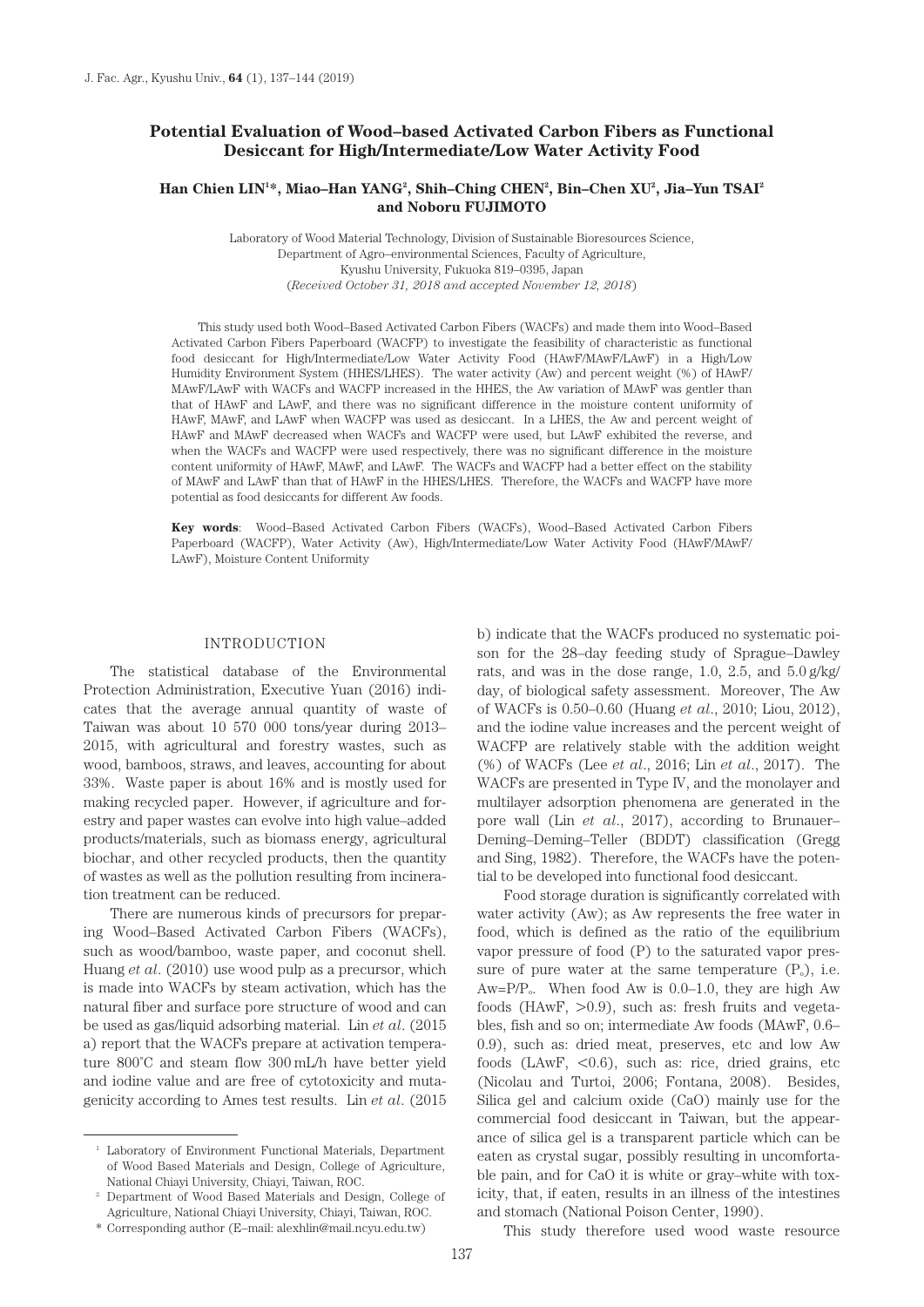(sawdust) and waste paper (kraft carton) as the precursors and prepared WACFs by physical activation at activation temperature 800˚C with different steam flow, which were made into WACFP. The Aw of WACFs and WACFP were evaluated according to the CNS 5255 food Aw determination method. The packing material–sealed bag for HAwF/MAwF/LAwF was put in WACFs and WACFP, respectively, and the environmental system at relative humidity 90 or 40% and temperature 25˚C is simulated in order to investigate the Aw, color difference, and percent weight for evaluating the moisture– proof potential of WACFs and WACFP with different Aw foods in the High/Low Humidity Environment System.

# MATERIALS AND METHODS

## **Test materials**

- 1. *Leucaena leucocephala* sawdust was from Wood Working Factory, National Chiayi University, Taiwan.
- 2. Waste kraft carton (excluding printed portion) recycled from Wood Working Factory, National Chiayi University, Taiwan. The specimen from waste kraft carton with dimensions of 10 mm  $\times$  10 mm was prepared and then defibrillated by a grinder to be used as the precursor. The basic properties and morphological characteristics of the specimens refer to (Huang, *et al*., 2010; Liou, 2012).
- 3. Sealed bag (OYN/PE) was offered from Great & Power Top Co., Ltd, Chiayi, Taiwan.
- 4. Water activity foods (AwFs): toast, cotton candy, and rice cracker as high, intermediate, and low Aw food (HAwF, MAwF, and LAwF), which were bought from Nabeisi Bread, Chiayi, Taiwan.

## **Experimental**

# *Preparation of Wood–based activated carbon fibers (WACFs)*

The sawdust and kraft carton, 60 g of absolute dried specimen, was carbonized in a closed container of super–high temperature vacuum carbonization activation equipment (Chi–How Heating Co., Ltd.) for the first stage at nitrogen flow 200 mL/min, carbonization temperature of 800˚C, and heating rate 10˚C/min. Afterthat, Stage II activation was implemented at steam flow 90, 120 and 300 mL/h and activation temperature of 800˚C for 60 min. Finally, it was cooled at nitrogen flow 200 mL/min for 4 h, and removed at normal temperature to obtain WACFs. (Huang *et al*., 2010; Wu, *et al*., 2010; Lin *et al*., 2015a, b, Lee *et al*., 2016; Lin *et al*., 2016; Lin *et al*., 2017). The specimen code with different steam flow is L–90, L–120 and L–300 for *Leucaena leucocephala* sawdust; R–90, R–120 and R–300 for waste kraft carton.

# *Yield and Iodine value of WACFs*

The equation for the WACFs yield  $(Y)$  is  $Y(\%) =$ (absolute dry weight of WACFs / absolute dry weight of sawdust or kraft carton)  $\times$  100. The iodine values of the WACFs were measured according to the Japanese Industrial Standard (JIS) K 1474 (1991) Test Methods

for Activated Carbon. The formula for iodine value is: I  $=[(10 - K \times f) \times 12.69 \times 5] / M$ . The abbreviations for the formula are I: iodine adsorption capacity (mg/g); K: the volume of titrated sodium thiosulfate (mL); f: the ratio of 0.1 N sodium thiosulfate to 0.1 N iodine solution, and M: the weight of absolute dried WACFs (0.5 g).

# *Making method of Wood–based activated carbon fibers paperboard (WACFP)*

Referring to the making method of Lin *et al*. (2015a; 2017), the basis weight of WACFP was  $360$  g/m<sup>2</sup> by using the method of Beating Chinese National Standards (CNS) 12495 combined with the method of preparation of handsheets CNS 11212. During the method of CNS 12495, the waste kraft carton specimen was mixed with 40% WACFs by weight (%), made by a cylinder paper machine with the CNS11212 method of preparation of handsheets.

# *Determination of Aw of WACFs, WACFP, and various Aw foods*

Aw of WACFs, WACFP, and all twst types of HAwF, MAwF, and LAwF specimens was determined according to CNS5225 Food Water Activity Determination, respectively. The food Aw>0.9 is HAwF; the Aw 0.6–0.9 is MAwF; Aw <0.6 is LAwF (Nicolau and Turtoi, 2006; Fontana, 2008).

## *Hygroscopic ability of WACFs and WACFP*

About 1 g of air–dried WACFs and WACFP were placed in the programmable constant temperature and humidity machine (TERCHY HRM, Taiwan), the hygroscopicity test was implemented at relative humidity (RH) 90 or 40% and the temperature of 25˚C, the weights were measured at 0.25, 0.5, 0.75, 1.0, 1.5, 2.0, 3.0, 6.0, 12.0, and 24.0 h, and measured once every 12 h, then the percent weight was calculated till the moisture equilibrium (about 120 h). The computing equation is maximum percent weight  $(\%) = [(\text{WACFs or WACFP})]$ weight – air–dried weight of WACFs or WACFP) / air– dried weight of WACFs or WACFP] × 100 (Wu *et al*., 2010; Lin *et al*., 2015a; b; 2017).

# *Tests for WACFs and WACFP as gas/liquid adsorbing material in food*

This test is designed by the Laboratory of Environmental Functional Materials, Department of Wood–Based Materials, National Chiayi University in Taiwan, where different functional food desiccant is WACF and WACFP, and place in tightly sealed bags (ONY/PE) together with HAwF, MAwF, and LAwF, and then seal by a capper, respectively. The HAwF, MAwF, and LAwF (without WACFs or WACFP, that is; Aw foods only) were used as the control groups (Blank), placed in the environmental systems at the temperature of 25˚C with either RH 90/40% (HHES/LHES). Basically, all specimens were tested once every 6 h till the test food became moldy according to visual observation. The test items were the Aw, color difference change, and percent weight. The Aw and color differences change investi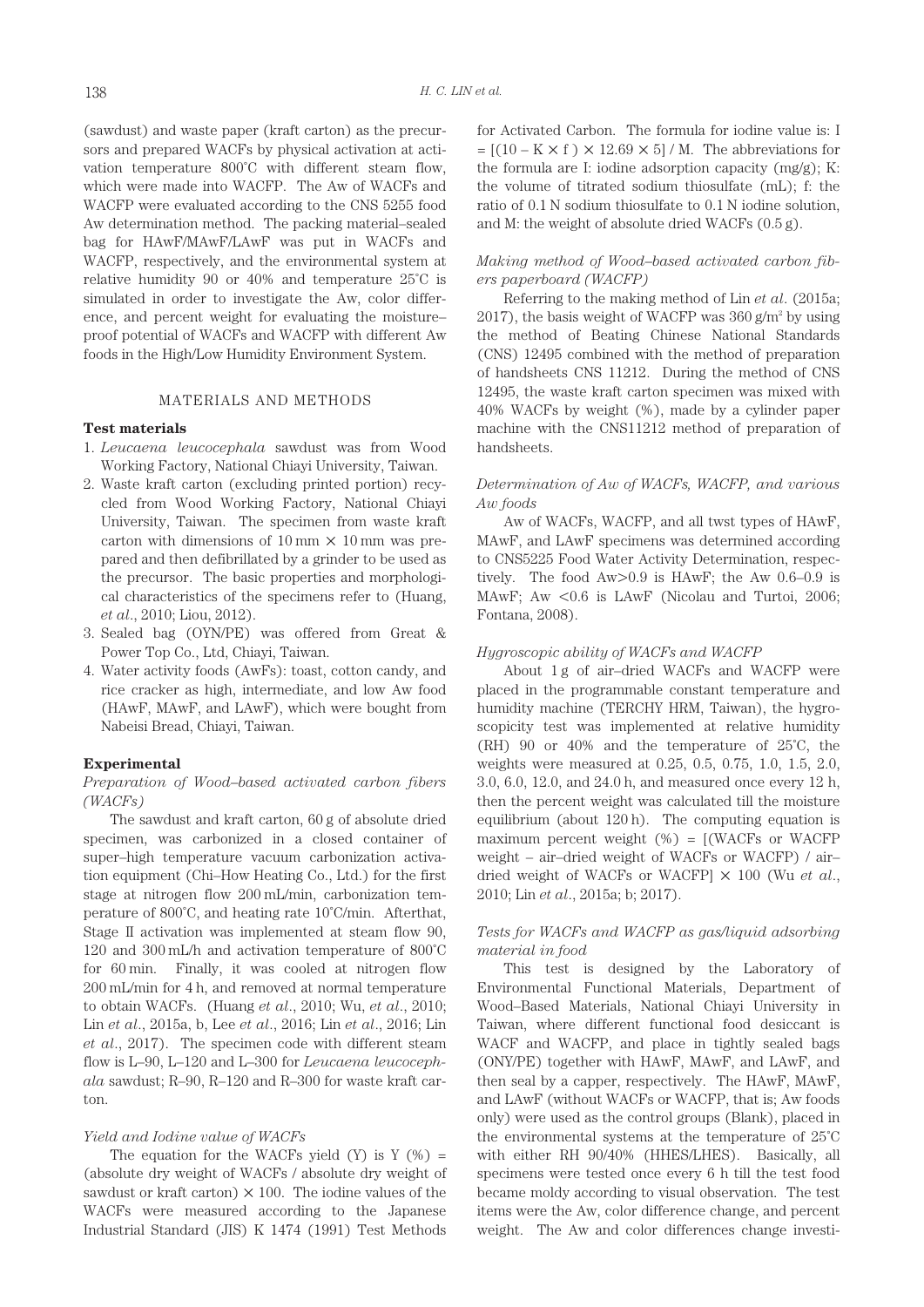gated the changes in food state. The WACFs and WACFP were tested according to percent weight to evaluate the adsorption and desorption results of various Aw foods at different RH. HAwF, MAwF and LAwF are placed in the specimen (the functional food desiccant – WACFs and WACFP) code are such as HAwFWACFs and HAwFWACFP, as well as the same to MAwF and LawF. The control group is Blank (without WACFs or AwF only) that is showed by HAwF, MAwF and LAwF.

#### *Determination of color difference (ΔE\*) change*

As above, the ΔE\* of various AwFs in different environmental systems were determined at the same duration as Aw determination. The ΔE\* of various food specimens was determined by a color difference meter (ZE– 2000 color meter, Nippon Denshoku, Tokyo). The results are represented by L\*, a\*, b\* and the calculated  $\Delta E^* = [(\Delta L^*)^2 + (\Delta a^*)^2 + (\Delta b^*)^2]^{1/2}$  (Macdougall, 2010).

# *Determination of percent weight*

When the Aw and the  $\Delta E^*$  were determined, the weight changes of various AwFs, WACFs and WACFP were evaluated, and represented by the percent weight, respectively. The equation is percent weight  $(\%)$  = [(specimen weight – air–dried weight of specimen) / air– dried weight of specimen] \* 100 (Lin *et al*., 2015a; b; 2017).

# *Analysis of food moisture content uniformity*

According to the test results of HAwF/MAwF/LAwF with WACFs and WACFP, this test weighed HAwF, MAwF, and LAwF and equally divided HAwF into 4 pieces, equally divided MAwF into 3 pieces, and equally divided LAwF into 4 pieces. Various AwFs were absolutely dried in an oven (105˚C), and the moisture content of each piece was calculated, so as to evaluate the effect of WACFs and WACFP on the moisture content uniformity of HAwF/MAwF/LAwF. The equation is moisture content  $(\%) = [(\text{air} - \text{dry weight of piece} - \text{abso} - \text{H}}]$ lutely dry piece weight) / absolute dry weight of piece]\*100.

#### **Statistical analysis**

The test results of color difference and moisture content uniformity are represented by a mean (standard deviation), and the control group (Blank) and test group are compared by Duncan's multiple range analysis. If the  $\rho$  value is smaller than 0.05, meaning a significant difference between the test group and the Blank, it is represented by different superscript upper case letters. Besides, the results of hygroscopic ability, Aw, and percent weight are linearly regressed by Plots 32 software to judge the trends.

# RESULTS AND DISCUSSION

#### **Yield and iodine value of WACFs**

Referring to Lin *et al*. (2015a), the WACFs prepare at activation temperature 800˚C and steam flow 300 mL/h have better yield and iodine value. This study

used *Leucaenal eucocephala* sawdust and waste kraft carton as the precursors of WACFs. According to the yield and iodine value of WACFs prepared at different steam flow, the yield range was about 20–28%, and the yields of *Leucaenal eucocephala* sawdust and waste kraft carton at 300 mL/h of steam flow were 24.15% and 20.37% respectively (results no show in Table), which were lower among the preparation conditions, but the iodine value increased with the steam activation flow. It is said that the activated carbon has better porosity as the flow increases (Lua and Guo, 2000; Yun *et al*., 2001; Wu *et al*., 2010; Lin *et al*., 2017). As the yield 24.15% and iodine value 430.62 mg/g of the WACFs (L–300) prepared from *Leucaenal eucocephala* sawdust were better than those from waste kraft carton, L–300 was used as the specimen and made into WACFP for the follow evaluations.

# **Hygroscopic ability of WACFs and WACFP**

The performance of Aw extremely correlates with food storage time, not only influencing the moisture transfer between food and outside air, but also influencing microbial growth and reproduction. Different microorganisms have a limiting Aw, as a microorganism lower than this limiting value cannot grow (Beuchat, 1981; Robertson, 2005; Chang *et al*., 2006; Powitz, 2007).

The hygroscopic ability of WACFs and WACFP at RH 90 and 40% and temperature 25˚C indicated that at RH 90%, the hygroscopic curve of WACFs and WACFP reached a peak at about 72 h, the maximum percent weight was increased by 2.5–5.0%, and the correlation coefficient  $(r^2)$  was  $0.85-0.93$  (results no show in Figure). At RH 40%, the maximum percent weight of WACFs was increased by about 60%, and the  $r^2$  was 0.23–0.66, whereas there was little change in the maximum percent weight of WACFP. This suggests that the WACFs and WACFP can influence the hygroscopic ability, meaning the main cause for moisture absorption and desorption phenomena.

For the above results, as Aw reaches equilibrium with the RH of air, the Aw of WACFs and WACFP is close to the ambient RH, then there will not be moisture absorption and desorption phenomena (Gowen, 2012). In other words, there will be moisture absorption phenomenon when Aw is lower than ambient RH, and there will be moisture desorption phenomenon when it is higher than ambient RH. The WACFs and WACFP; therefore, can be regarded as a kind of moisture–proof material with moisture adsorption and desorption properties as the ambient RH changes (Lin *et al*., 2015a; 2017).

## **Aw of WACFs, WACFP, and various Aw foods**

The food storage time is highly correlated with Aw. As microbial growth and reproduction are mainly controlled by moisture content, the range of Aw can be regarded as the situation of food spoilage. The limiting Aw for the growth of bacteria, yeast, fungi, halophilic bacteria, xerophilic bacteria, and osmotolerant yeast is respectively 0.90, 0.87, 0.80, 0.72, 0.62, and 0.60, where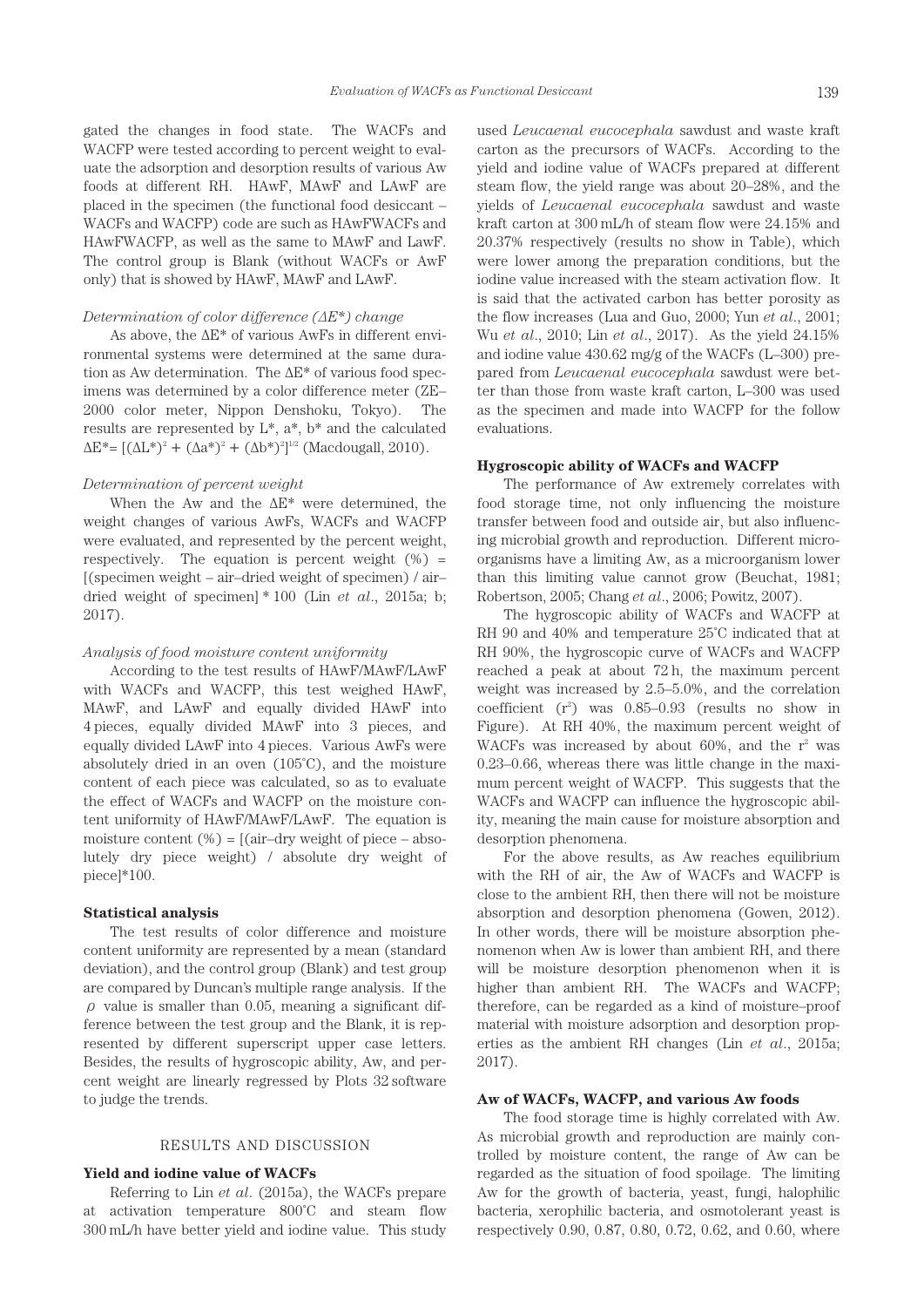the Aw lower than 0.60 is unsuitable for microbial growth and storage life is relatively longer (Nicolau and Turtoi, 2006). The Aw results of WACFP, WACFs, and HAwF/MAwF/LAwF indicated that the Aw of WACFP, WACFs, and MAwF/LawF was 0.58, 0.45, 0.50, and 0.38, respectively (results no show in Table), which were all lower than 0.60 and lower than the Aw for the growth of all microorganisms. The Aw of toast was 0.96. It is indicated that toast is a high moisture food (0.90–1.00) (Gowen *et al*., 2007; Fontana, 2008). Therefore, this study regards toast, cotton candy, and rice cracker as HAwF, MAwF, and LawF, respectively. The Aw for various AwF in this study are close to previous report (Lin *et al*., 2017).

# **Evaluation of food in WACFs and WACFP**

# *Aw variation*

The moisture in food is divided into free water and bound water. The amount of free water is the magnitude of Aw, as well as one of the indices for testing food preservation (Maltini *et al*., 2003; Sandulachi, 2012). Figure 1 showed the Aw variation of HAwF, MAwF, and LAwF when the WACFs and WACFP were used in either HHES or LHES. The HAwF, MAwF and LAwF were toast, cotton candy, and rice cracker, respectively, representing HAwF/MAwF/LAwF. In a HHES, there was little change in the Aw of HAwsF and MAwF with WACFs and WACFP, and the Aw of the Blank (food only: HAwF and MAwF) increased slightly with the storage time. The Aw of HAwF (0.89) decreased very small with time, the variation was about 0.05, as well as the Aw of WACFs and WACFP was closer to that of HAwF. In LHES, the Aw of HAwF and MAwF decreased slightly, and the Aw of WACFs and WACFP was closer to that of LAwF. In both HHES and LHES, the Aw of LAwF increased greatly, but the Aw of WACFs and WACFP was lower than in the Blank. Therefore, the WACFs and WACFP might modify the food moisture in both environment systems. The Aw of HAwF, MAwF, and LAwF changed, because the free water in food gradually reached equilibrium with the free water in the environment; the Aw of HAwF at either RH 90 or 40% decreased very small; whereas that of LAwF increased gradually, until it reached equilibrium with RH of the environment system.

## *Color difference*

Table 1 showed the color difference (ΔE\*) of HAwF/ MAwF/LAwF with WACFs and WACFP in the environment system at HHES or LHES for different storage time. Three time points were taken from the storage time, for HAwF – 1, 9, 48 h and 1, 12,  $72 h - so$  as to compare the color difference. The results showed all values  $< 5.0$ , meaning the variation was little change. The Duncan's multiple range tests showed no significance in color difference under various conditions. For the ΔE\* of MAwF with WACFs and WACFP, three point times were also taken for each HHES/LHES specimen – 4, 144, 336 h and 24, 288, 504 h – so as to compare  $\Delta E^*$ ; indicating the variation was not large due to all results < 4.0. The statistical analysis showed that in the HHES, there was significant difference between the color differences of Blank and MAwF with WACFs in the intermediate stage (144 h), whereas that in WACFP had no significant difference. In the LHES, there was no significant difference for the color difference of the three point times.

Moreover, for the ΔE\* of LawF with WACFs and WACFP, the AwFs were also taken from three time points – 24, 168, 336 h and 24, 480, 840 h – in either HES. As shown in the same Table 1, the color difference of the Blank without WACFs and WACFP changed from 1.57 to 3.98 in the intermediate stage (168 h), and the



**Fig. 1.** Water activity of HAwF/MAwF/LAwF with WACFs and WACFP in HHES/LHES during different storage time Legends  $\times$ : AwF only;  $\blacksquare$ : AwFwith WACFP;  $\blacktriangle$ : AwF with WACFs;  $\square$ : AwFwith WACFP;  $\triangle$ : AwF with WACFs; Notes: WACFP is Wood–based activated carbon fibers paperboard. WACFs is Wood–based activated carbon fibers. HAwF is food of high water activity. MAwF is food of intermediate water activity. LAwF is food of low water activity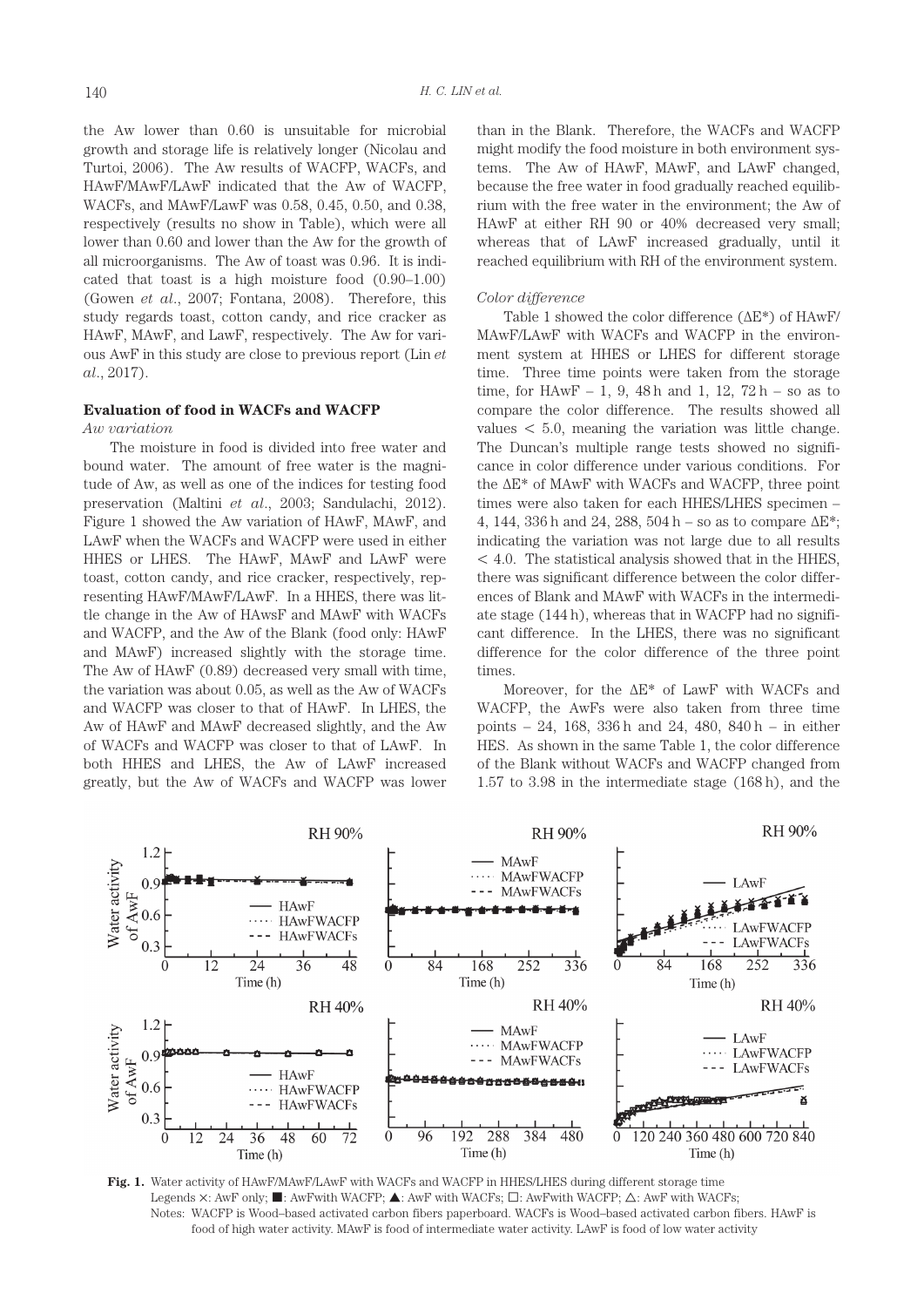results of statistical analysis showed that the color difference had a significant difference after 168 h in the HHES. As for the LAwF in WACFs and WACFP, the color difference  $> 4.0$  was showed in the late stage (336 h). There was a significant difference in color difference after 336 h in the HHES. However, the color difference was  $\lt$  3.0 in the LHES, meaning the variation was not large and had no significant difference. As mentioned above, the ΔE\* of the food in HHES was easier to change than in LHES. The variance in color difference of the food in WACFs and WACFP was about  $< 5.0$ , and the AwFs with WACFP had the minimum variation of color difference.

## *Percent weight*

Figure 2 showed the percent weight of HAwF, MawF, and LAwF with WACFs and WACFP in the HHES. The WACFs and WACFP were able to reach moisture absorption equilibrium after a period of time. The percent weight of WACFs and WACFP varied with the Aw of food; that is, WACFs and WACFP were effective on moisture absorption for the aforementioned three kinds of foods. The HAwF placed in WACFs and WACFP that was decreased by about 2.5%, while that not placed in them was increased by about 2.5%. There was little change in the percent weight of MAwF placed in WACFs and WACFP, whereas that not placed in WACFs and WACFP was increased by about 2.0%. The LAwF placed in WACFs and WACFP was increased by about 5 and 10%, respectively, while that not placed in WACFs and WACFP was increased by over 20%.

For the HAwF, MAwF, and LAwF in the LHES with WACFs and WACFP (Fig. 3), the percent weight of HAwF and MAwF increased, and it changed due to Aw. The percent weight of HAwF placed in WACFP was decreased by about 10%, and there was little change in the weight of that placed in WACFs and not placed in WACFs and WACFP. The percent weight of MAwF placed in WACFP was decreased by about 13%, and that placed in WACFs and that not placed in WACFs and WACFP were decreased by about 2%. The percent weight of LAwF placed in WACFP was increased by about 4%, and that placed in WACFs and that not placed in WACFs and WACFP were increased by about 14%.

As mentioned above, the percent weight of various AwFs placed in WACFs and WACFP in the HHES decreased slightly or hardly changed, because the WACFs and WACFP could absorb moisture in the environment and absorb the moisture of food, and to balance (equilibrium) the moisture in the environment; that is, the weight of the food not placed in WACFs and WACFP increased, and then the food absorbed this moisture. It is inferred that the food is likely to spoil when it has absorbed excess moisture, as decreasing the Aw of food moderately contributes to prolonging the storage life. In the LHES, the percent weight of various AwFs placed in WACFP decreased a lot because the food placed in WACFP absorbed the moisture in the environment and absorbed the moisture of AwF. It is said that the weight of the food placed in WACFs and WACFP and that not placed in them will decrease slightly, because in a low humidity environment and the moisture in the environ-

| Food in HES <sup>1)</sup>  | Storage time (h) | Blank                | with WACFP          | with WACFs                |
|----------------------------|------------------|----------------------|---------------------|---------------------------|
| HawF in HHES               | 1                | $4.04$ $(1.76)^{a1}$ | $4.07(3.65)^{a}$    | $1.58(1.00)^a$            |
|                            | 9                | $2.93(1.24)^{a}$     | $2.65(1.36)^{a}$    | $2.26$ $(2.20)^a$         |
|                            | 48               | $3.41~(0.78)^{a}$    | 4.64 $(1.06)^{a}$   | $3.15(2.50)^{a}$          |
| HawF in LHES               | 1                | $1.98(1.73)^{a}$     | $2.74$ $(1.55)^{a}$ | $2.22~(0.89)^{a}$         |
|                            | 12               | $2.31(1.60)^a$       | $3.16 (1.14)^a$     | $2.32(0.48)^{a}$          |
|                            | 72               | $2.02~(0.71)^{a}$    | $1.77~(0.57)^{a}$   | $3.57~(1.47)^{a}$         |
| MawF in HHES <sup>2)</sup> | $\overline{4}$   | $0.48(0.12)^{a}$     | $1.25(0.35)^{a}$    | $0.48(0.15)^{a}$          |
|                            | 144              | $2.94~(0.81)^{b}$    | $2.02$ $(1.16)^{a}$ | $2.73(0.58)^{ab}$         |
|                            | 336              | $2.25(0.46)^{b}$     | $2.17(0.01)^{a}$    | $3.90(1.62)^{b}$          |
| MawF in LHES               | 24               | $1.62$ $(1.50)^a$    | $2.22 (1.11)^{a}$   | $1.96(0.97)$ <sup>a</sup> |
|                            | 288              | $1.10(0.59)^{a}$     | $1.88(0.62)^{a}$    | $2.88(0.73)$ <sup>a</sup> |
|                            | 504              | $1.70~(0.79)^{a}$    | $2.79(1.69)^{a}$    | $3.11(0.78)^{a}$          |
| LawF in HHES               | 24               | $1.57(0.11)^{a}$     | $1.44~(0.55)^{a}$   | $2.17(0.14)^{a}$          |
|                            | 168              | $3.98(0.98)^{b}$     | $1.62~(0.52)^{a}$   | $2.43(0.14)^{a}$          |
|                            | 336              | $4.85(1.08)^{b}$     | $5.89(0.04)^{b}$    | $6.97~(0.28)^{b}$         |
| LawF in LHES               | 24               | $2.39(0.72)^{a}$     | $2.56(0.72)^{a}$    | $2.48(1.46)^a$            |
|                            | 480              | $1.83(0.53)^{a}$     | $2.47(0.46)^{a}$    | $1.48(0.46)$ <sup>a</sup> |
|                            | 840              | $1.61~(0.33)^{a}$    | $2.31(0.40)^{a}$    | $1.96(0.63)^{a}$          |

**Table 1.** Color difference ( $ΔE^*$ ) of various AwFs with WACFs, WACFP in HHES/LHES at three storage times

1) HAwF/MAwF/LAwF: High/Intermediate/Low Water Activity Food; HHES/LHES: High/Low Humidity Environment System

2) Mean (standard deviation) separation within block (the AwF in different time) by Duncan's multiple range tests at 5% significant level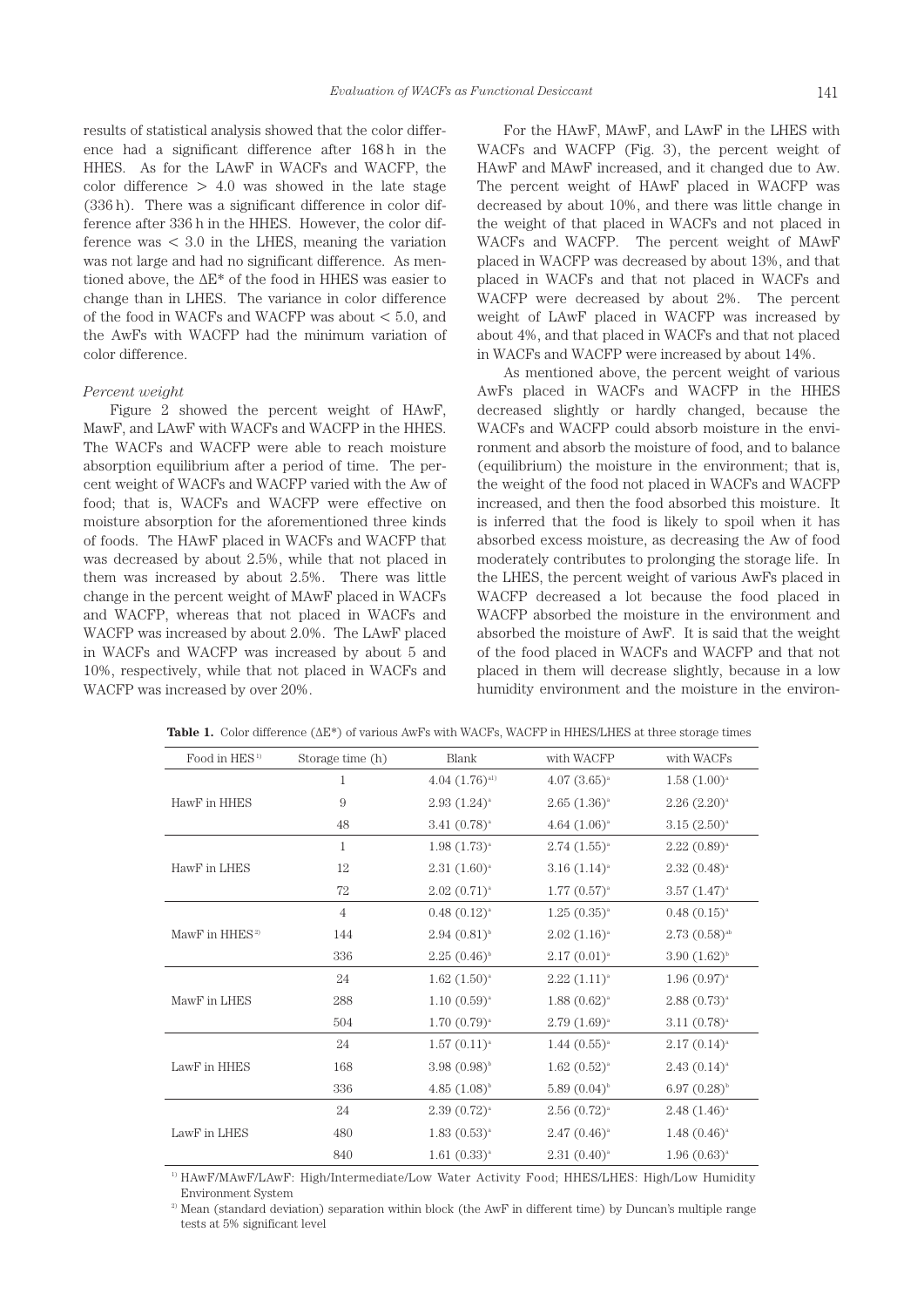

**Fig. 2.** Percent weight of HAwF/MAwF/LAwF with WACFs and WACFP in HHES during different storage time Legends O: WACFP; ●: WACFs;  $\times$ : AwFonly; ■: AwFwith WACFP; ▲: AwF with WACFs; Note: WACFP/WACFs and HawF/MawF/LawFare the same as Fig. 1.



Fig. 3. Percent weight of HAwF/MAwF/LAwF with WACFs and WACFP in LHES during different storage time Legends O: WACFP; ●: WACFs;  $\times$ : AwFonly; ■: AwFwith WACFP; ▲: AwF with WACFs; Note: WACFP/WACFs and HawF/MawF/LawFare the same as Fig. 1.

ment is less than HAwF and MAwF, and so the effect on that placed in WACFs and WACFP is slighter.

### *Moisture content uniformity*

The WACFs and WACFP simulate the moisture– proof of HAwF/MAwF/LAwF in HHES/LHES, and there are differences in the moisture absorption results for the different experimental methods. WACFs are particle– like, packed in bags, and contact the food non–uniformly. WACFP is plate–like, contacts the food surface uniformly, and might have more uniform moisture absorption than WACFs. The horizontal axis in Fig. 4 represents the number of pieces of various AwFs, and the vertical axis represents moisture content (%). They were placed with WACFP and WACFs in the HHES/ LHES to measure the food weight, so as to judge moisture content uniformity.

According to the results, when WACFs and WACFP were used for HAwF, The AwF had closer average moisture content, but the Blank (AwF only) had the highest value. The HawF specimen without moisture–proof material has the highest average moisture content, and the moisture content results of LAwF are free of the aforesaid trend. This is because LAwF has lower Aw than WACFs and WACFP. According to Duncan's multiple range tests of moisture content in the pieces of HAwF, the histogram showed very large differences, but there were no significant difference (the results in the top of Fig. 4). The moisture content results of MAwF with WACFs and WACFP are shown in middle of Fig. 4. MawF with WACFP had no significant difference in the HHES/LHES, but the MawF only (Balnk) exhibited significant difference, while the MawF dividing into three pieces. The results in the bottom of Fig. 4 showed using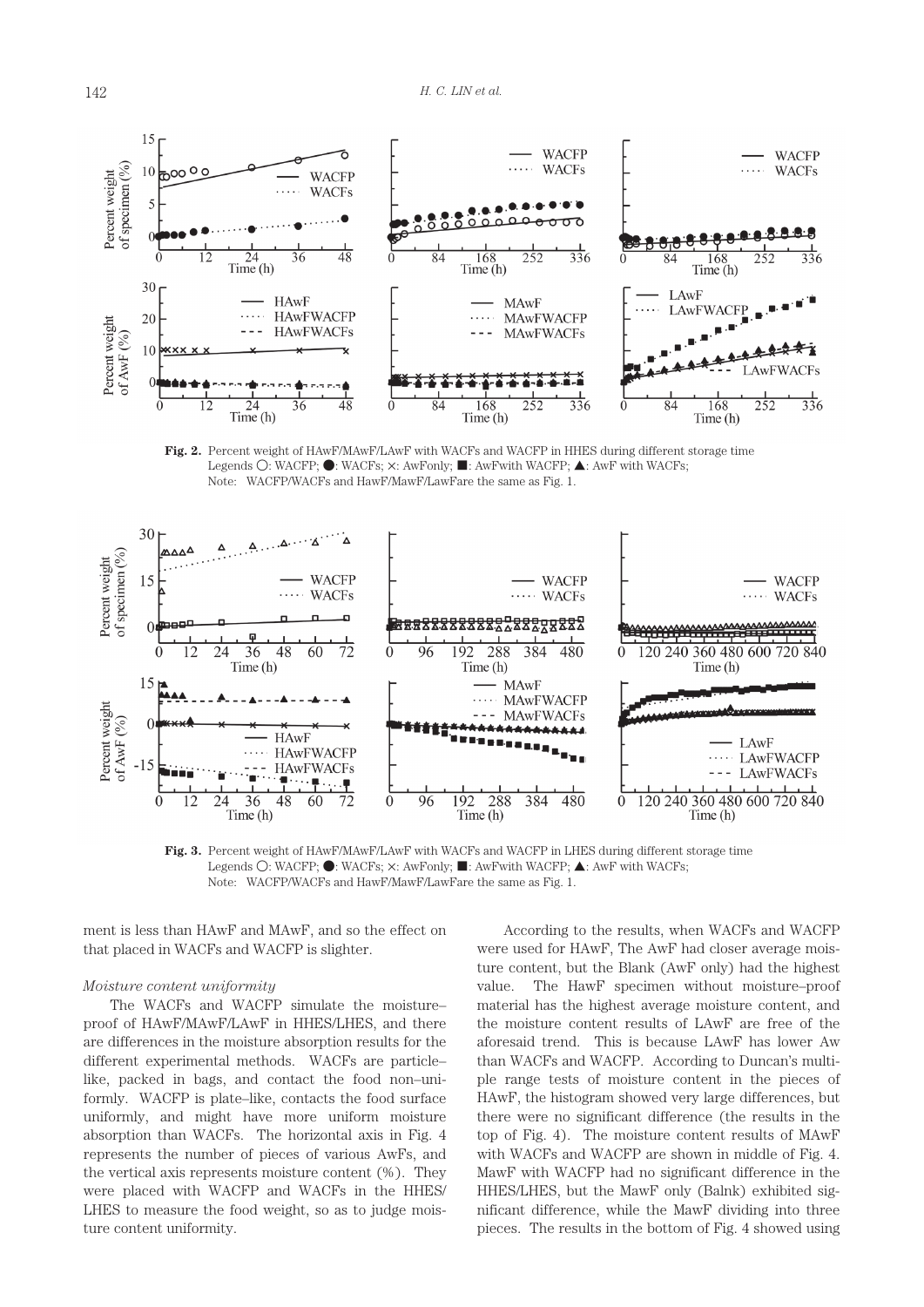

**Fig. 4.** Moisture content uniformity of pieces of various AwFs with WACFs/WACFP in HHES/LHES during different storage time

Notes: 1) Mean (standard deviation) separation within each AwF by Duncan's multiple range tests at 5% significant level; WACFP/WACFs and HAwF/MAwF/LAwF are the same as Fig. 1.

WACFs and WACFP for LawF at the HHES, the moisture content for LAwF only had significant difference, while WACFP used, had no significant difference.

uniformity at RH 40% (LHES) for various AwFs.

# CONCLUSION

As mentioned above, in the environment system at RH 90% (HHES), WACFP is a more suitable desiccant for MAwF and LAwF, because it has more uniform moisture absorption. WACFs are also applicable to HawF and there is no significant difference in the moisture content

WACFs prepared from *Leucaenal eucocephala* sawdust and kraft carton at carbonization and activation temperature 800˚C with activation duration 60 min and steam flow 300 mL/h, and then made into WACFP to